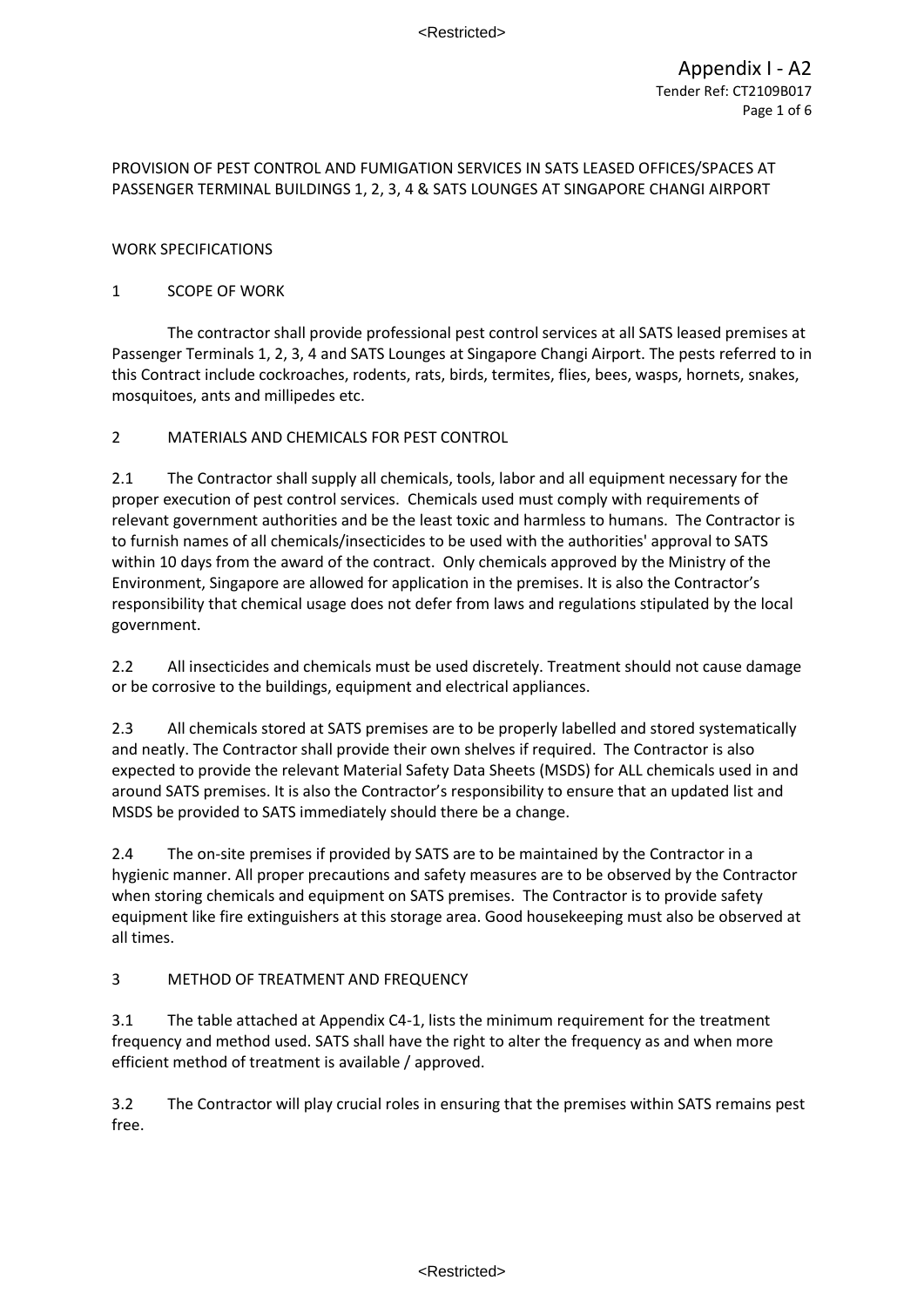# 4 WORK SCHEDULE & STATION BAITS

4.1 The Contractor shall submit a comprehensive work schedule on the pest control and fumigation services for the contract period for each building to SATS for approval within ten (10) days of the letter of award.

4.2 A detailed plan of baits stations (rodents, cockroaches, fly traps etc) should also be submitted within one month of award.

# 5 SERVICE REPORTS

5.1 The Contractor's workers attending the works must report to SATS personnel immediately before and after each service. They are to provide daily service reports on work carried out, including areas attended to and chemicals used. In addition, any abnormal events should be reported verbally to SATS personnel immediately.

5.2 A monthly detailed report comprising of the works carried out, any abnormal events, corrective actions and preventive actions embarked should be submitted to SATS together with the monthly invoice for payment.

5.3 A monthly trends report, analyzing the areas where pests are sighted and captured and comparing with the previous month's data is to be submitted. The Contractor must indicate in the report what actions they intend to carry out to remedy any unacceptable trends.

5.4 A monthly trend of catches in all the bait stations should also be submitted. The Contractor should provide analysis of the trends and offer professional advice should any abnormalities be detected, to rectify the situation immediately.

5.5 A thorough quality audit is to be performed by qualified member of the management team at least twice a year to ensure that the quality of work of the teams stationed at or assigned to SATS is meeting expectations. Recommendations of further improvements to enhance pest control measures in SATS are to be made. A detailed report is to be submitted.

# 6 IMMEDIATE ATTENDANCE TO URGENT REQUESTS

6.1 Other than the normal services the Contractor must attend and treat any pest sightings by SATS staff immediately at no additional charge. Such activations should be attended to not more than one hour after notification. A thorough investigation is also to be carried out to find the root cause of the sighting. Such activities are to be reported verbally to SATS personnel upon completion as well as in the daily and monthly service reports.

6.2 In the event the Contractor fails to initiate regular services or additional services for pest sightings within one hour upon notification by SATS or if, these pest control measures fail to meet the expectations of SATS, SATS reserves the right to engage another contractor to carry out the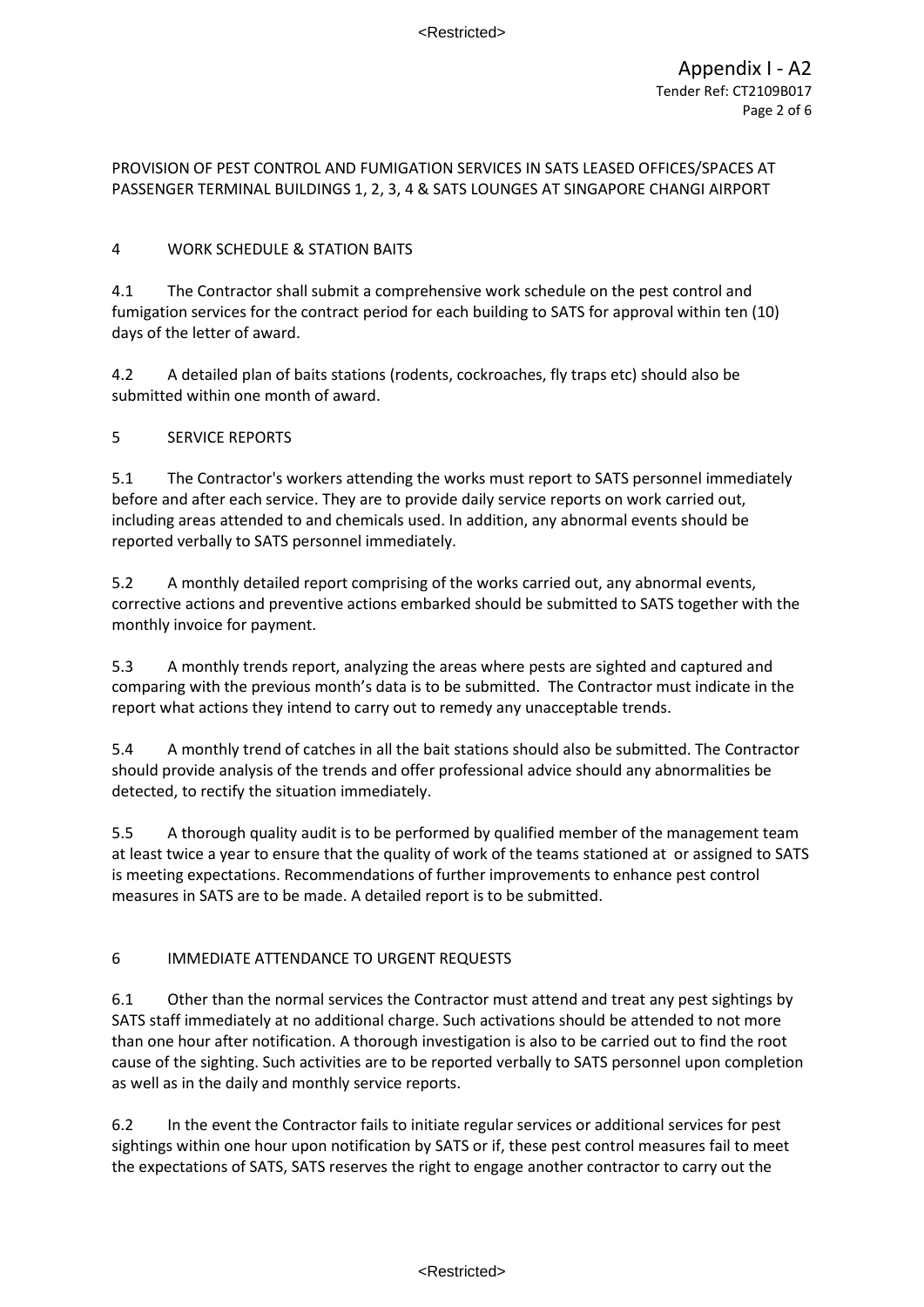services and all costs incurred will be deducted from the Contractor's monthly servicing fee. The necessity to engage another contractor shall be at the sole discretion of SATS based on the seriousness of the problem.

6.3 The Contractor must also report any pest-related hazards, defects and situations identified within the buildings and all operations to SATS operation personnel and carry out the appropriate corrective action as required of them. They are expected to work closely with the operational departments and report any communications in the service reports. All building defects leading to possible pest problems should also be the Building Contractor and appropriate corrective actions be taken promptly.

6.4 There are occasions when pest specimen is required to be identified. SATS personnel will handle such specimen to the contractor. It is expected that the identification report be submitted no later than 48 hours after the specimen is handled over. The report should be thorough and include information as required by SATS.

### 7 SPECIAL TREATMENT

7.1 For treatment of timbers and articles where a non-staining treatment is required, liquid specially prepared to dry promptly without staining is to be used and every care should be taken when applying such a liquid.

# 8 RODENTS

8.1 The Contractor should engage the most effective rodent defence mechanism to prevent the intrusion of rodents into the buildings.

8.2 In the event rodents are encountered in any part of the building, the Contractor should take immediate action to fully eradicate the presence. Thorough checks are to be performed to ensure full eradication. Method adopted should comply with the local laws and regulations and not pose any risk to personnel working within SATS or any food items within. Close scrutiny should follow in such instances.

8.3 The Contractor should also arrange for the most suitable method of disposal of any carcass found in the course of the eradication. Carcass should be removed as soon as possible at all instances.

8.4 A weekly and monthly report must be submitted outlining the results achieved in capturing of rodents is to be submitted. The reports are also to provide the Contractor's recommendations for improvement.

#### 9 ADDITIONAL SERVICES

9.1 For other pest control not included in this contract, the Contractor shall carry out additional service within eight hours of notice by SATS. The additional charges shall be reasonable and

#### <Restricted>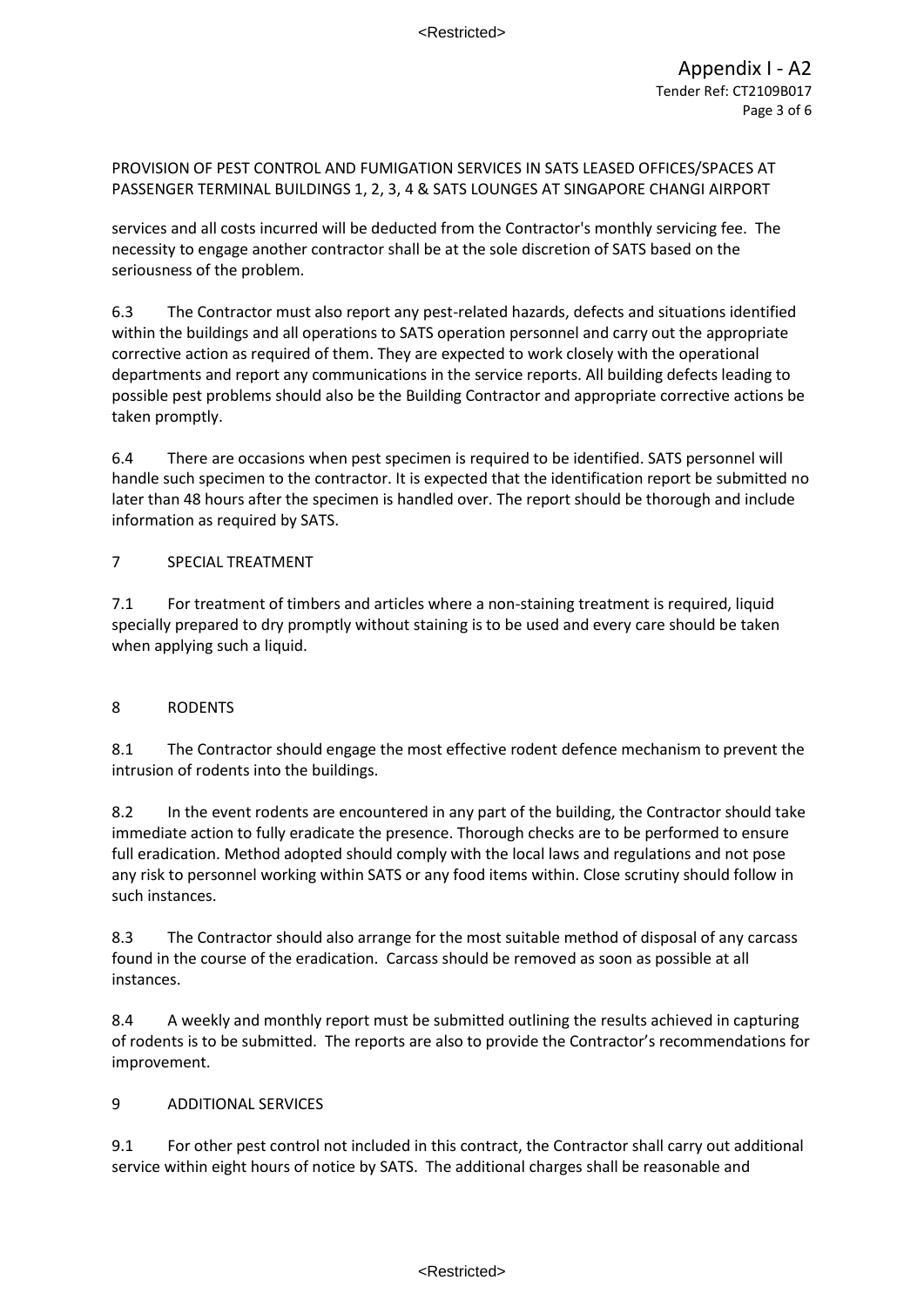comparable to the average market rate and forwarded to SATS for consideration. SATS reserves the right to engage another pest control service provider to carry out the additional services.

9.2 SATS reserves the right to add or delete any area for pest control and fumigation services as and when required. The Contractor shall inform SATS of any further pest activity, and there upon within twelve hours effect treatment by his approved methods of preparation.

### 10 MANPOWER AND HOURS OF WORK

10.1 The Contractor shall provide one technically experienced (at least 6 years' experience in pest control of food establishment) and competent supervisor to oversee the pest control teams stationed at or assigned to carry out the tasks. The supervisor should also be knowledgeable, responsible and proactive.

10.2 The supervisor shall ensure that the technical teams are performing up to expectations. He shall ensure that all works are performed as scheduled and quality checks of staff work should be constantly performed. Good reporting and documentation skills are also pre-requisites.

10.3 A minimum of two technicians is to be assigned to carry out the tasks for monthly pest control services. These technicians shall also be technically competent and responsible. They should be proactive in pre-empting pest related problems and take actions to mitigate risk of pest promptly. The technicians should react promptly to any feedback or request made by SATS.

10.4 In addition, there is to be provision made for a monthly treatment including fogging if required, treatment of locker areas and any other areas that need more thorough attention and/or can only be attended to after the peak working hours. SATS reserves the right to direct the Contractor to extend working hours on an adhoc basis if there are any problems, which require more thorough investigation and rectification.

10.5 The staff on site must be dressed in uniformed overalls with the Company name and logo for ease of identification. Clean overalls should be worn at all times without fail. Staff should also abide by SATS's policy of donning clean hairnet and mouth covers properly while entering production areas which require them. Such hairnets and mouth covers should be provided for staff by the Contractor and be of similar types.

10.6 All staff should also comply with the Ministry of Manpower Workplace Safety Act as well as SATS Safety Policy.

10.7 All staff should abide by the SATS HACCP, ISO9000 and ISO14000 policies.

#### 11 COMMUNICATION

11.1 The Contractor shall equip all staff with mobile phones for easy and instantaneous communication. The updated list of mobile numbers of all staff including the senior operation and management staff should be provided to SATS promptly as and when updated.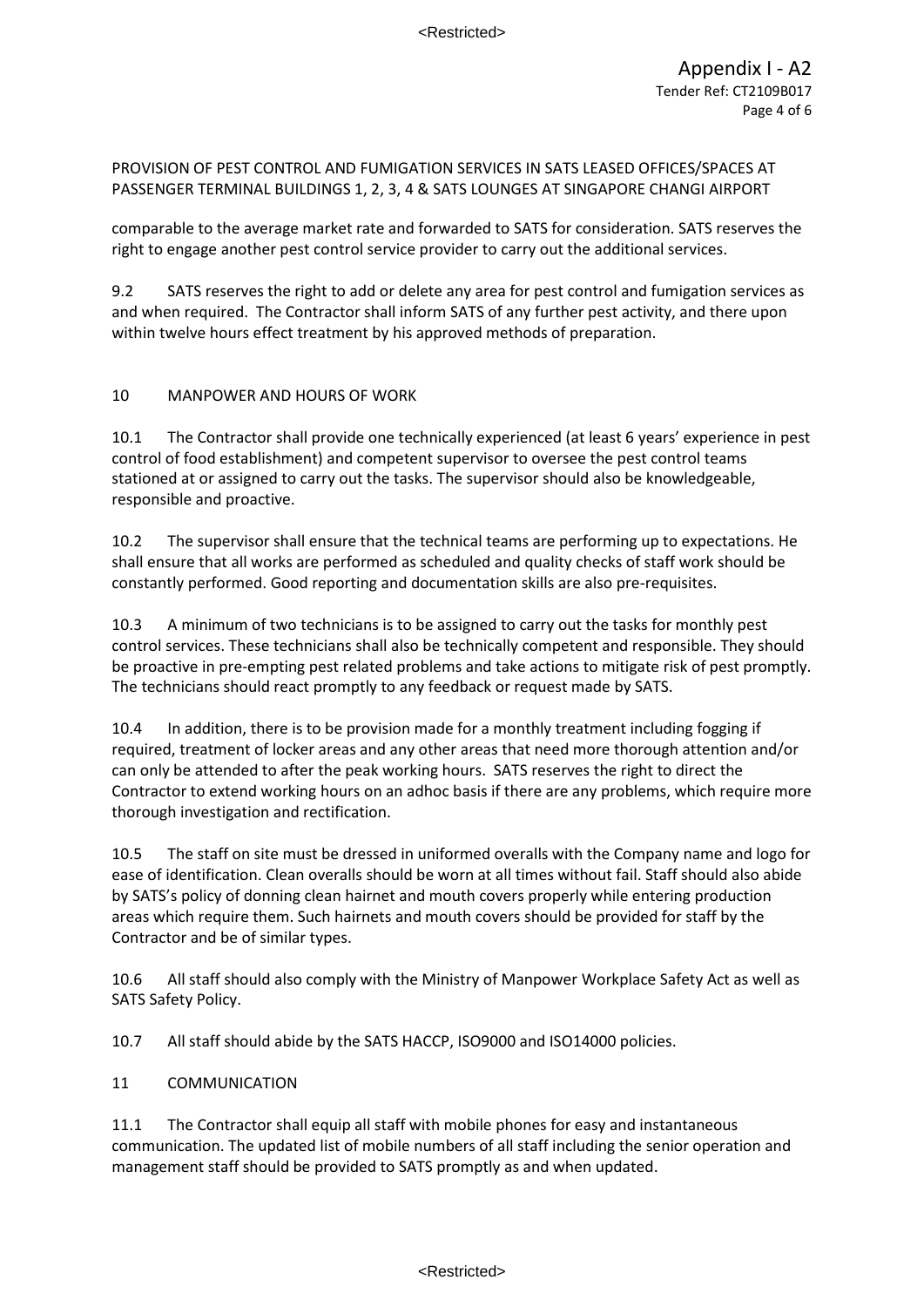11.2 All calls made by SATS personnel shall be promptly responded by the Contractor within 20 minutes. Necessary actions are o be followed up immediately.

11.3 Frequent communication and updates by the Contractor team shall also be made. A regular update meeting shall be arranged between the Contractor and SATS.

#### 12 LIQUIDATED DAMAGES

12.1 Contractor is liable for liquidated damages imposed for the following;

| <b>Improper Attire</b>                                                                                            | \$50 per incident              |
|-------------------------------------------------------------------------------------------------------------------|--------------------------------|
| Short Supply of Manpower                                                                                          |                                |
| Supervisor<br>Technician                                                                                          | \$200 per day<br>\$100 per day |
| Failure to respond to calls made by SATS personnel within 20<br>minutes                                           | \$100 per incident             |
| Failure to react to feedback or request by SATS personnel<br>within an hour                                       | \$200 per incident             |
| Failure to comply with chemical / insecticides requirements<br>of Ministry of the Environment                     | \$300 per incident             |
| Failure to eradicate pest infestations within 24 hours (or<br>time frame set by SATS) of notification             | \$200 per incident             |
| Insect infestations (10 and more of roaches, flies or any<br>other pest excluding rodents) detected by SATS staff | \$200 per incident             |
| Rodent infestation (1 or more) detected by SATS staff                                                             | \$300 per incident             |
| Failure to comply with MOM Workplace Safety Act or SATS<br>Safety Policy                                          | \$200 per incident             |
| Falsification or misrepresented the attendance or<br>deployment                                                   | \$100 per incident             |